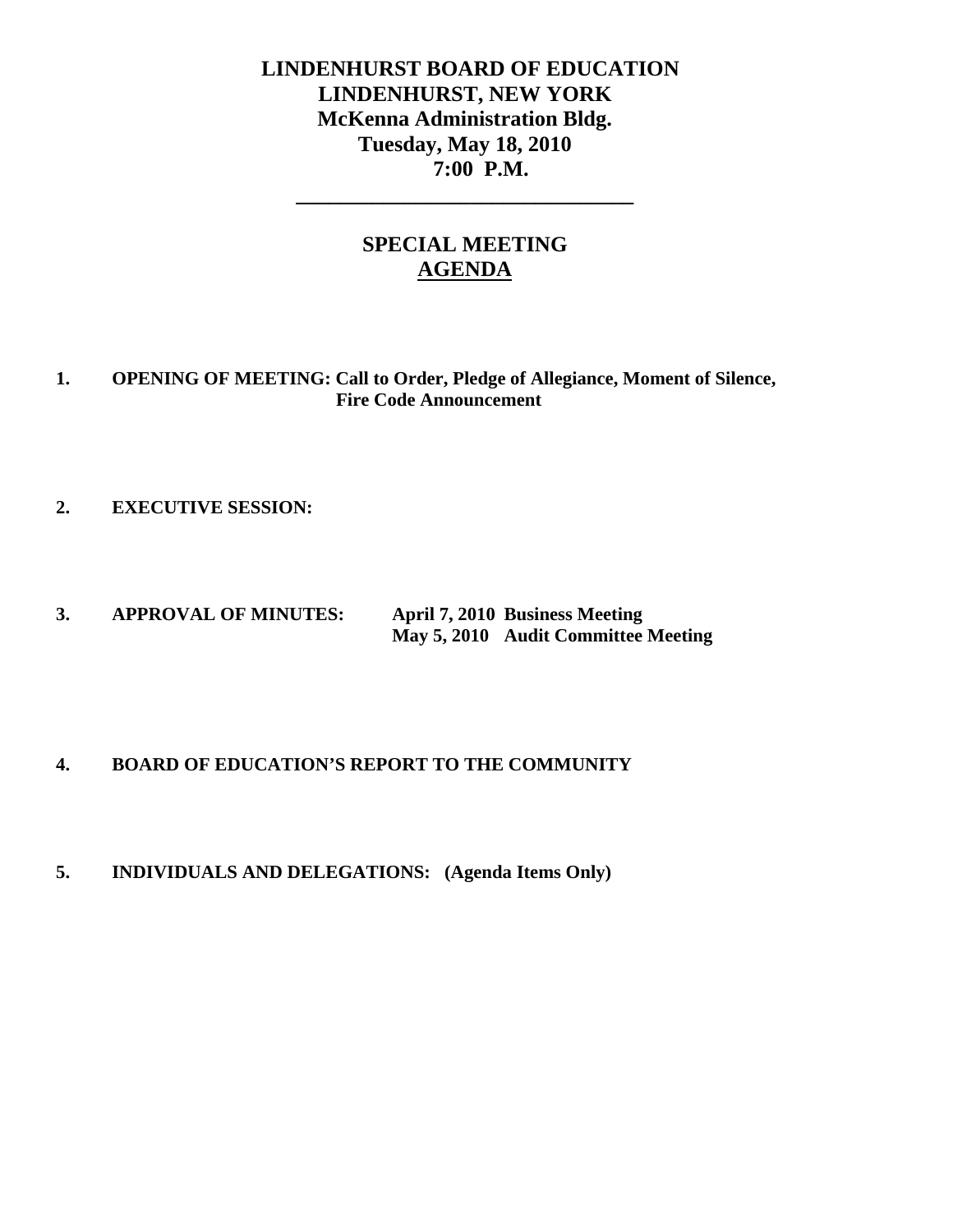### **6. TRUSTEE'S REQUEST**

## **7. SUPERINTENDENT'S RECOMMENDATIONS**

## **a. RECOMMENDATION – Board Policy # 6710 PURCHASING AUTHORITY**

 **First Reading – No Vote to be taken** 

### **A new board policy or revision of current board policy requires two readings.**

Recommended Action: Upon a motion made by \_\_\_\_\_\_\_\_\_\_\_\_\_\_\_, seconded by  $\Box$ , the following proposed policy is offered for a first reading.

**6710** 

### **PURCHASING AUTHORITY**

 The Board of Education designates a Purchasing Agent yearly for the school district. The Board shall formally designate the individual named as purchasing agent at the annual organizational meeting, which will be recorded in the minutes of that meeting. If the individual so named becomes unable to fulfill the duties during the course of the year, the Board will designate another purchasing agent at the next Board meeting. The Purchasing Agent will be responsible for administering all purchasing activities and ensuring the quality and quantity of purchases made by the district.

All purchases shall be made through the Purchasing Agent.

 The Purchasing Agent is authorized to issue purchase orders without prior approval of the Board when formal bidding procedures are not required by law and budget appropriations are adequate to cover such obligations.

 The Purchasing Agent shall be responsible for preparing all bid specifications and a statement of general bidding conditions to be included in every notice or invitation to bid. If there are questions concerning specifications, the Purchasing Agent will consult with the requisitioner to clarify the matter so as to ensure that the appropriate goods or services are obtained.

Cross-ref: 2210, Board Organizational Meeting 6700, Purchasing

Ref: Education Law §1709(20-a) Gen. Mun. Law §104-b(2)(f)

Adoption date: February 4, 2009 Revised: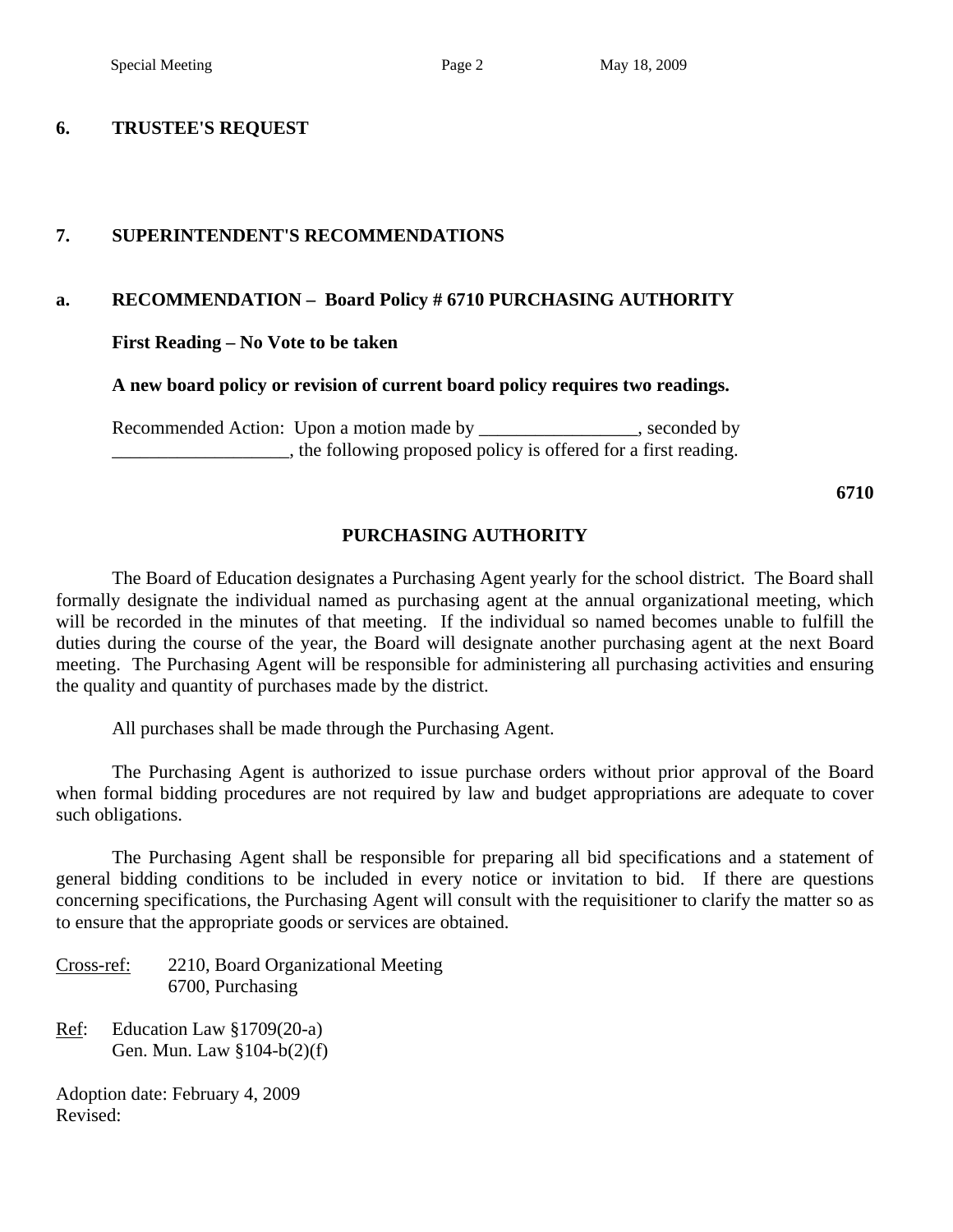# **b. RECOMMENDATION – Board Policy # 8414.6 IDLING PROHIBITION FOR BUSES AND OTHER SCHOOL VEHICLES**

# **First Reading – No Vote to be taken**

# **A new board policy or revision of current board policy requires two readings.**

Recommended Action: Upon a motion made by \_\_\_\_\_\_\_\_\_\_\_\_\_\_\_\_, seconded by \_\_\_\_\_\_\_\_\_\_\_\_\_\_\_\_\_\_\_, the following proposed policy is offered for a first reading.

### **8414.6**

# **IDLING PROHIBITON FOR BUSES AND OTHER SCHOOL VEHICLES**

 Allowing vehicles to idle (i.e., stopped with the engine running) produces unnecessary exhaust gas, which contains harmful chemicals and pollutants. In addition to negatively impacting the environment, these substances can cause cancer and other health problems, especially in children. Idling vehicles is not necessary to properly run or maintain vehicles, and in fact increases engine wear and wastes fuel.

 Recognizing these factors, the Board of Education shall take steps to reduce the idling of school buses and other school vehicles. In compliance with Education Law §3637 and Commissioner's Regulations §156.3(h), this policy shall govern the idling of school buses and all other school vehicles, whether owned, leased, or contracted for by the district.

 Anyone operating a school bus or other school vehicle must turn off the engine (no idling) in the following instances:

- while waiting for passengers to load and unload on school grounds;
- when the vehicle is parked or standing on school grounds, or in front of or adjacent to any school; or
- during sporting and other school events.

However, idling may be permitted under the following conditions:

- when necessary to maintain an appropriate temperature for passenger comfort (if auxiliary heaters are not available);
- when necessary for mechanical work, or to keep the windshield clear of ice; or
- when necessary during emergencies to operate a wheelchair lift.

 The district shall provide notice of these requirements to all school personnel within 5 school days after the start of the school year, or within 5 school days of beginning employment in the district.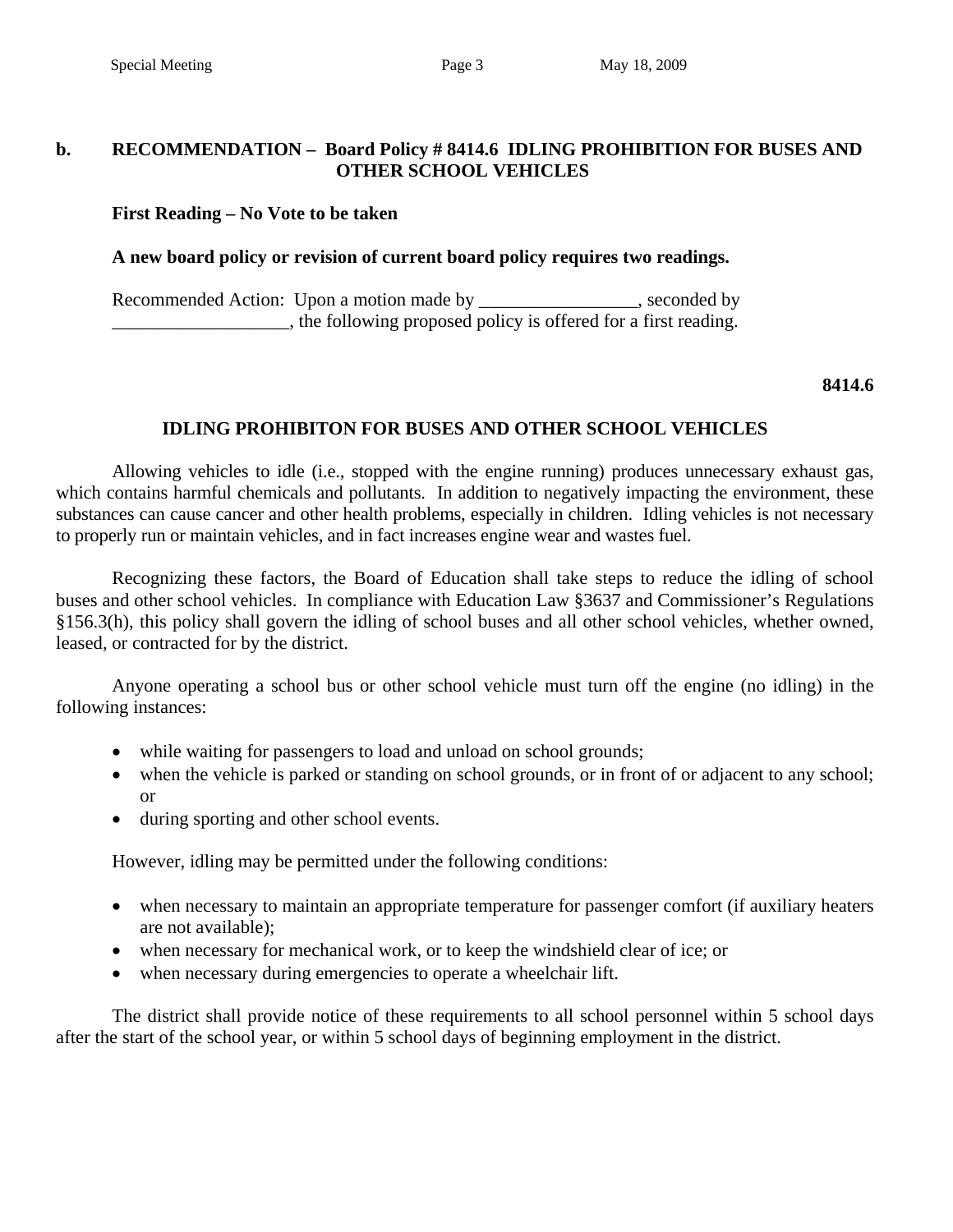When operating any school vehicle, drivers are encouraged to allow adequate space between their vehicle and any heavy duty motor vehicle in front of them. This will reduce the effect of exhaust emissions of the front vehicle on the air quality inside the school vehicle. When planning field trips and transportation routes, the Board also encourages using newer school vehicles for longer trips and older vehicles for shorter trips, when newer vehicles have lower emissions.

# Bus Loading and Unloading Practices

 Each Building Principal is responsible for developing and implementing a plan for loading and unloading buses in a safe and prompt manner that minimizes exposure to bus exhaust emissions.

 When designing new or renovated school facilities, projects shall take into account the goal of prompt loading and unloading of buses.

 When possible, drivers must park diagonally to minimize exhaust from the bus from entering adjacent buses or school buildings. Additionally, all staff shall instruct students to board the bus promptly in the afternoon to reduce loading time.

# Contracts for Student Transportation

 If the district contracts with private vendors for student transportation services, any such contract entered into on or after July 1, 2008 shall include a provision requiring compliance by the vendor with the state's bus idling laws and regulations and this policy.

# Monitoring and Review

 The Transportation Supervisor shall be responsible for monitoring compliance with this policy. At least semi-annually, the district shall monitor compliance with the law and regulations summarized in this policy, and prepare a written report. Such report shall describe the actions taken to review compliance, and the degree of adherence to law and regulations. These reports shall be kept in the district's files for six years, and shall be made available upon request.

The Board shall receive a periodic report on the district's compliance with this policy.

Ref: Vehicle and Traffic Law §142 Education Law §3637 8 NYCRR §156.3(h) 6 NYCRR Subpart 217-3

Adoption date: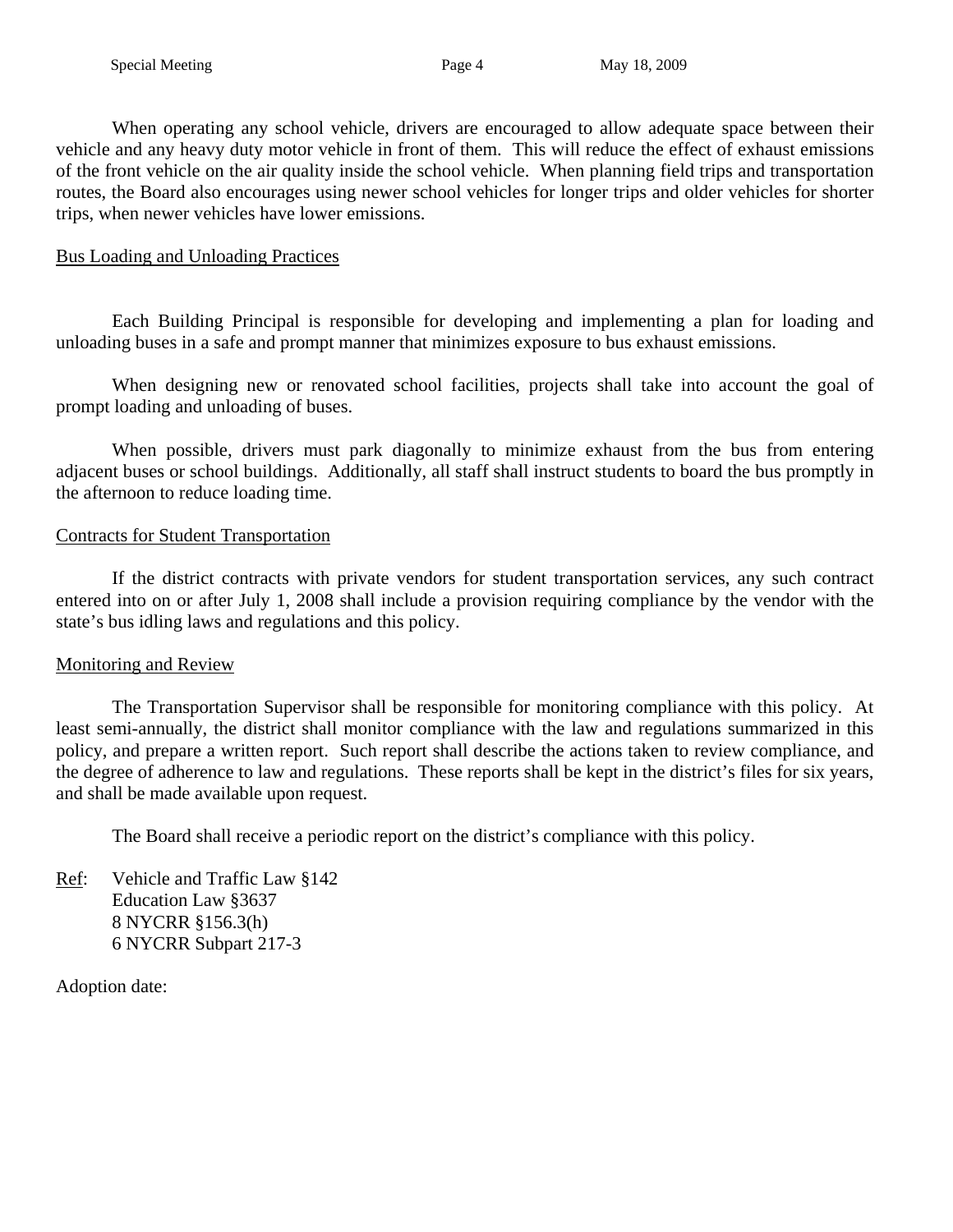# **c. RECOMMENDATION – Board Policy # 9240 RECRUITING AND HIRING**

### **First Reading – No Vote to be taken**

### **A new board policy or revision of current board policy requires two readings.**

Recommended Action: Upon a motion made by \_\_\_\_\_\_\_\_\_\_\_\_\_\_\_, seconded by **Example 2.1**, the following proposed policy is offered for a first reading.

**9240** 

## **RECRUITING AND HIRING**

The Board of Education believes that the quality of the district's employees in large part determines the quality of the education offered to the district's students. As the employer for the school district, the Board will provide and maintain qualified and certified instructional and support personnel to carry out the educational programs of the district.

The designee of the Superintendent shall implement and maintain a high-quality recruiting and hiring program to attract, secure and retain the best-qualified staff to meet the needs of students and the district.

### *New or Revised Positions*

The designee of the Superintendent will develop recommended qualifications for all new positions in the district and review the qualifications for all existing positions as necessary. The designee of the Superintendent **:** The Superintendent must approve all recommended qualifications for all new and existing positions. The Board must approve the qualifications for all new positions in the district and revisions of the qualifications for existing positions.

The designee of the Superintendent shall refer all proposals for the creation or reclassification of all unclassified (non-instructional) positions and a statement of the duties for these positions to the Suffolk County Department of Civil Service for classification.

The designee of the Superintendent shall develop job descriptions that incorporate the qualifications and job duties for all positions in the school district. The designee of the Superintendent or the Superintendent must approve the job descriptions for all positions in the district**.**

### *Recruiting*

The district will seek the most qualified candidates for vacant positions by recruiting from a variety of sources, including present staff. District employees may apply for all positions for which they meet the certification and other stated qualifications.

 The Board and its employees will adhere to the practice of recruiting and hiring personnel without regard to age, color, creed, disability, marital status, national origin, race, religion, sex or any other status protected by federal or state law.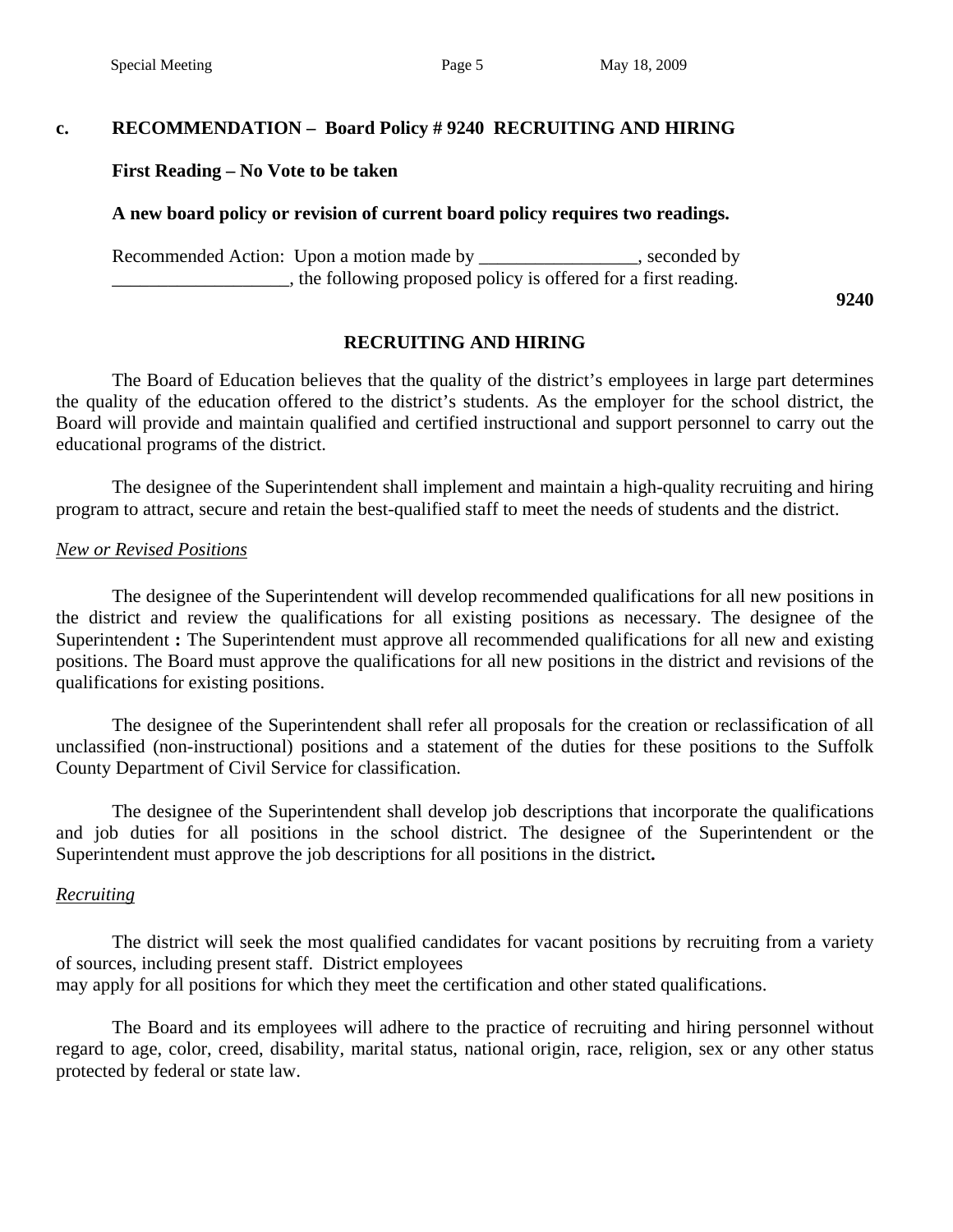The Board will practice due diligence in finding the most qualified person for any open positions. The Board recognizes that some specialized positions are difficult to fill because of shortages of qualified candidates. In rare instances, the Board may need to a hire retired public employee, in which case it will follow the Commissioner's regulations for securing a § 211 waiver. When recruiting for an open position the Board will first undertake a through and good faith search for a certified and qualified individual who will not require such a waiver for employment.

# *Hiring*

Through standard recruiting and hiring procedures, the Superintendent's designee will ensure that candidates for district employment meet all the qualifications set for the position sought. The district will comply with all the requirements of the Education and Civil Service laws, including any fingerprinting requirements. Whenever possible, preference shall be given to residents of the Lindenhurst Union Free School District, especially those who have satisfactorily performed in a substitute position in the district.

The Superintendent's designee will recommend individuals for employment to the Superintendent. The Superintendent must recommend all individuals for employment to the Board. The Board must approve of all individuals who are employed by the school district.

If a candidate proposed for hire is the spouse or child of a member of the Board of Education, they may be appointed with a two-thirds majority vote of the Board.

Ref: Age Discrimination in Employment Act (ADEA), 29 USC §§ 621 *et seq.* (prohibiting discrimination on the basis of age) Americans with Disabilities Act (ADA), 42 USC §§ 12101 *et seq.* (prohibiting discrimination on the basis of disability) Civil Rights Act of 1964 (Title VII), 42 USC §§ 2000e *et seq.* (prohibiting discrimination on the basis of color, national origin, race, religion and sex) Rehabilitation Act of 1973 (Section 504), 29 USC § 794 (prohibiting discrimination on the basis of disability) Title IX, 20 USC §§ 1681 *et seq.* (prohibiting discrimination on the basis of sex) New York State Constitution, article V, § 6 (requiring public employees be appointed on the basis of merit and fitness) Civil Service Law §§ 22, 40-44, 61(1) (rules on classified positions) Education Law §§ 1604(8), 1709(16), 2503(3), 2554(2), 3012(1)(a) (board's authority to hire employees) Education Law §§ 1604(39), 1709(39), 1804(9), 1950(4), 2503(18), 2554(25) (fingerprinting requirements) Executive Law §§ 290 *et seq.* (prohibiting discrimination on the basis of age, color, creed, disability, marital status, national origin, race or sex)

Adoption date: February 4, 2009 Revised:

# **d. RECOMMENDATION – Board Policy # 9520.2 FAMILY AND MEDICAL LEAVE**

 **First Reading – No Vote to be taken** 

## **A new board policy or revision of current board policy requires two readings.**

Recommended Action: Upon a motion made by \_\_\_\_\_\_\_\_\_\_\_\_\_\_\_\_, seconded by \_\_\_\_\_\_\_\_\_\_\_\_\_\_\_\_\_\_\_, the following proposed policy is offered for a first reading.

 **9520.2** 

# **FAMILY AND MEDICAL LEAVE**

Consistent with the federal Family and Medical Leave Act of 1993, the Board of Education recognizes the right of eligible employees to unpaid family and medical leave for up to twelve (12) weeks during any twelve (12) month period. The Board shall ensure that all eligible employees who use such leave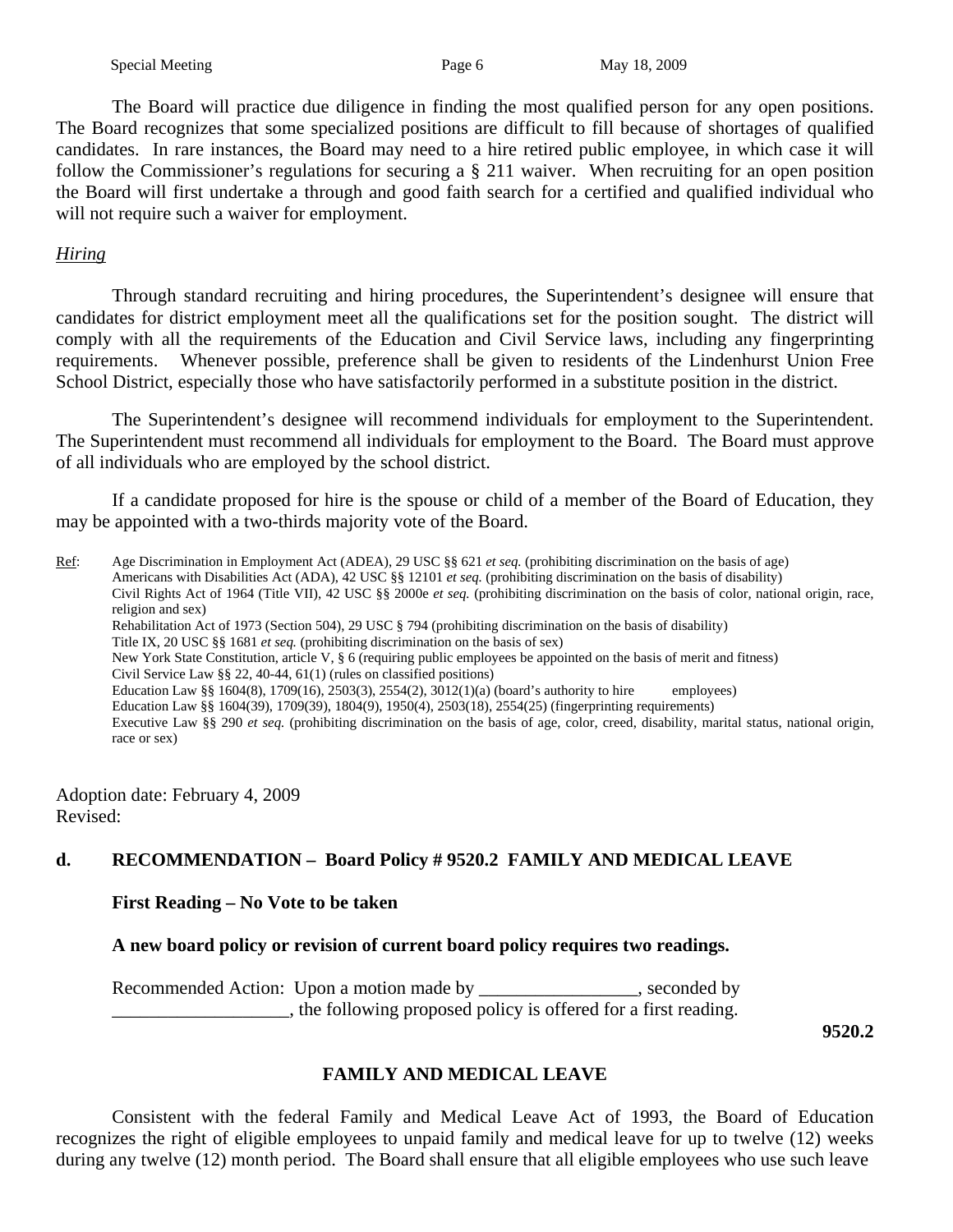shall have their health benefits continued and shall be returned to an equivalent position according to established Board practices, policies and collective bargaining agreements.

 To be eligible for family or medical leave an employee must have been employed for at least twelve months and have worked at least 1,250 hours during the prior twelve months.

Family leave shall be granted:

- 1. With the birth and care of a newborn child;
- 2. With the adoption or foster placement of a child;
- 3. To care for an employee's spouse, parent, or child with a serious health condition or next of kin of a covered servicemember requiring care;
- 4. Due to a serious health condition that makes the employee unable to perform the essential functions of the employee's job;.
- 5. Due to any qualifying exigency as defined in Department of Labor regulations, arising out of the fact that the spouse, or a son, daughter, or parent of the employee is on active duty (or has been notified of an impending call or order to active duty) in the Armed Forces in support of a contingency operation.

 However, an eligible employee who is the spouse, son, daughter, parent, or next of kin of a covered servicemember is entitled to a total of 26 workweeks of leave per year to care for the servicemember. Leave under this paragraph is available only during a single year. During that year the employee is entitled to a combined total of 26 workweeks of leave under this policy

An employee may elect, or the district may require, an employee to use accrued paid vacation, personal or family leave for purposes of a family leave. An employee may elect, or the district may require, an employee to use accrued vacation, personal, or medical/sick leave for purposes of a medical leave.

The employee shall notify the district of his/her request for leave, if foreseeable, at least 30 days prior to the date when the leave is to begin. If such leave is not foreseeable then the employee shall give such notice as is practical. The district may require a certification from a health care provider if medical leave is requested. When an employee returns following a leave, he/she must be returned to the same or equivalent position of employment. The Superintendent of Schools or designee may reassign a teacher consistent with the teacher's agreement to a different grade level, building or other assignment consistent with the employee's certification and tenure area.

 The Board shall ensure that family and medical leave, consistent with the Family and Medical Leave Act, is provided to all eligible employees, unless they are covered by a collective bargaining agreement which provides greater leave benefits than this Act.

The district shall post a notice prepared or approved by the Secretary of Labor stating the pertinent provisions of the Family and Medical Leave Act, including information concerning enforcement of the law.

Ref: 29 U.S.C. §§ 207, 2611, 2612, 2613, 2614, 2618, 2619. 29 CFR 825.110, 825.309, 825.600, 825.603, 825.800.

Adoption date: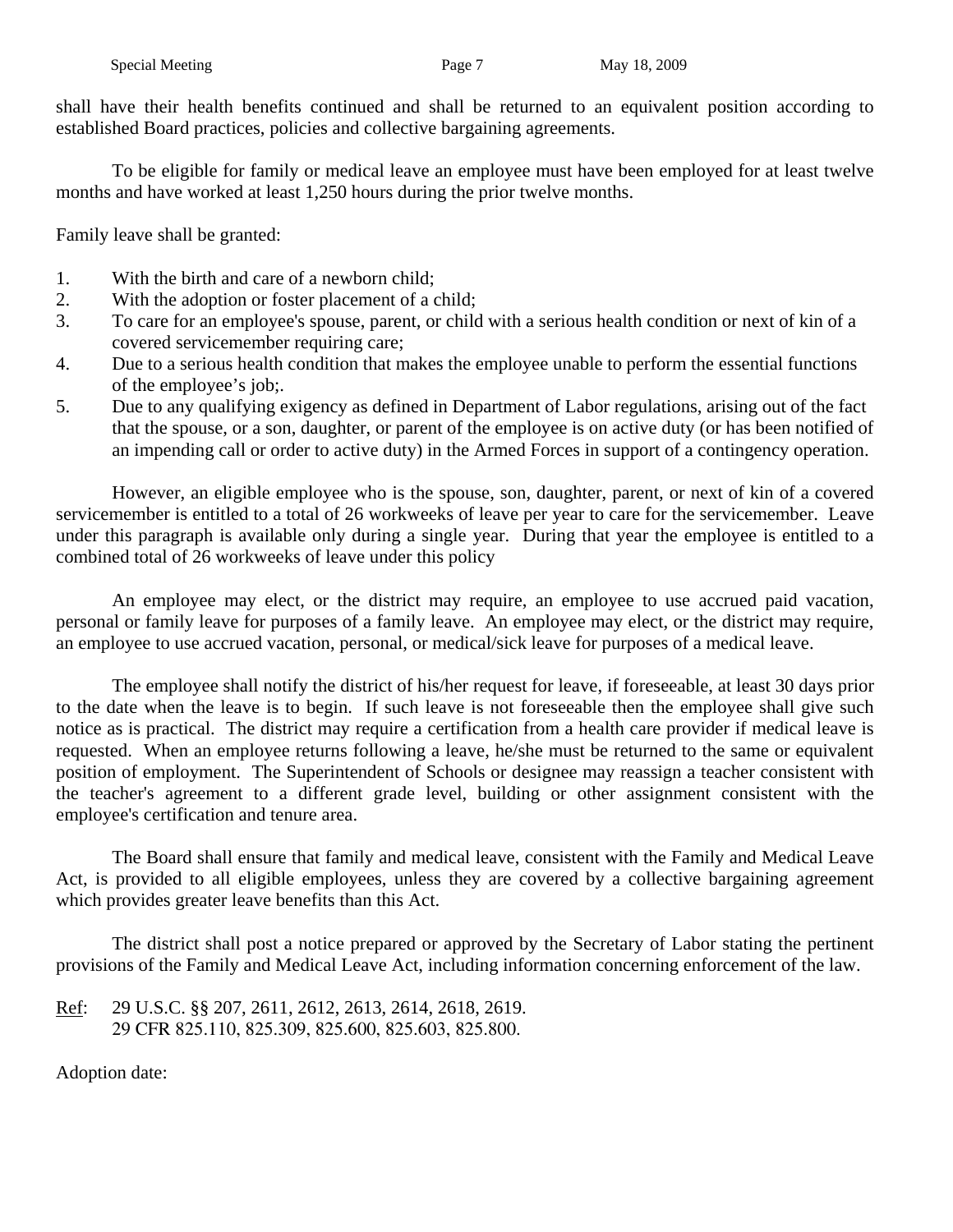# **e. RECOMMENDATION – Board Policy # 9520.2-R FAMILY AND MEDICAL LEAVE REGULATION**

First Reading – No Vote to be taken

A new board policy or revision of current board policy requires two readings.

Recommended Action: Upon a motion made by \_\_\_\_\_\_\_\_\_\_\_\_\_\_\_, seconded by  $\Box$ , the following proposed policy is offered for a first reading.

## **9520.2-R**

# **FAMILY AND MEDICAL LEAVE REGULATION**

Consistent with the federal Family and Medical Leave Act of 1993, the Board of Education shall provide a minimum of twelve (12) weeks of unpaid leave in a twelve (12) month period for its eligible employees. An eligible employee must have been employed for at least twelve months, have worked at least 1,250 hours during the prior twelve months, and be employed at a worksite where at least 50 employees are employed by that employer within a 75 mile radius of that worksite.

# *Right to Benefits During Leave*

 An eligible employee is entitled to a combined total of twelve weeks of unpaid family and medical leave. Any employee who uses the unpaid leave shall have his/her health benefits continued during the leave, shall not have any previously accrued benefits altered and shall be returned to an equivalent position according to established Board policies and collective bargaining agreements. The employee is not entitled to accrue seniority during the leave.

 An employee may elect, or the district may require, an employee to use available paid leave time for purposes of a family or medical leave. However, an employee may only use accrued medical/sick leave in accordance with the collective bargaining agreement.

## *Family and Medical Leave*

 Family leave is available when a child is born to the employee, adopted by an employee or one is placed with the employee for foster care. Medical leave is available in order for the employee to take care of a spouse, child, parent who has a serious health condition, when the employee has a serious health condition rendering him/her unable to perform the functions of the employee's job or the care of a next of kin of a covered servicemember who requires care.

 A child shall include any individual whether biological, adopted, a foster child, a stepchild, a legal ward, or a child standing in loco parentis who is under eighteen years of age or, if over eighteen, is incapable of self-care due to a mental or physical disability. A parent shall include the biological parent of the employee or an individual who stood in loco parentis to the employee when he/she was a child. Furthermore, a serious health condition means an illness, injury, impairment, or physical or mental condition that involves inpatient care or continuing treatment by a health care provider.

 Family leave must be taken within one year of the birth or placement of the employee's child. If both spouses are employed by the district, the combined amount of leave for family leave or medical leave to care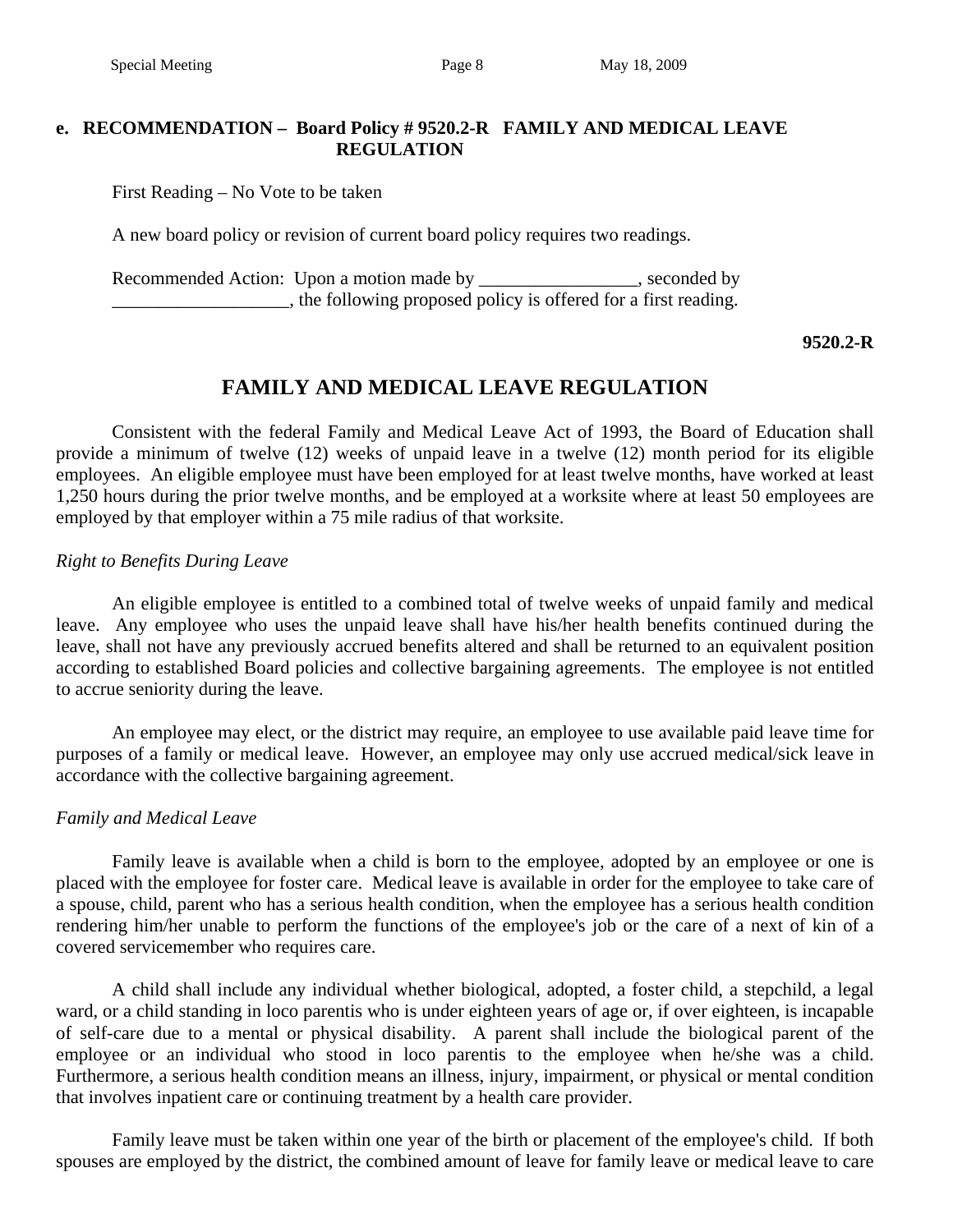Special Meeting Page 9 May 18, 2009

for a sick parent may be limited to twelve weeks. This limitation does not include medical leave to care for a child or spouse or for an employee's personal medical/sick leave.

### *Notice to Take Leave*

 The employee shall notify the district of his/her request for family or medical leave at least 30 days prior to the date when the leave is to begin, when such leave is foreseeable. If such leave is not foreseeable then notice shall be given as early as is practical. If the employee requests medical leave, reasonable attempts shall be made to schedule treatment so as not to disrupt the district's operations.

## *Intermittent Leave*

 An employee who requests family leave, shall not be provided intermittent leave or a reduced leave schedule unless the employee and district mutually agree. Intermittent leave may be provided for medical leave, however, the district may transfer the employee to a comparable position if it will better accommodate such intermittent periods of leave. For instructional employees who request medical leave and it is foreseeable that the medical treatment shall cause the employee to be on leave for more than 20% of the total number of working days in the period of leave, the district may require the employee to take a block of time or to transfer to an equivalent position for which the employee is qualified, but which better accommodates intermittent periods of leave.

# *Military Leave: Leave Related to Active Duty or a Call to Active Duty*

 If the necessity for leave because of a qualifying exigency arising from the fact that a family member is on active duty or has been notified of an impending call to active duty is foreseeable, the employee shall give such notice to the district as soon as is reasonable and practicable.

 The School Board may require that a request for leave because of a qualified exigency arising from the fact that the employee's spouse, son, daughter, or parent is on active duty or has been notified of an impending call to active duty be supported by a certification issued in accordance with regulations.

## *Certification*

 The district may require the employee requesting medical leave to present a certification from the health care provider of the person for whom the employee is taking the leave. Upon request by the district, the employee must provide the certification within 15 days. The certificate shall include:

- 1. the date on which the serious health condition commenced;<br>2. the probable duration of the condition;
- 2. the probable duration of the condition;
- 3. the appropriate medical facts within the knowledge of the health care provider regarding the condition;
- 4. a statement that the employee is needed to care for the family member and an estimate of the amount of time that such employee shall be needed or a statement
- 5. that the employee is unable to perform the functions of the employee's position; and
- 6. the dates and duration of medical treatment if the request for intermittent leave is for a planned medical treatment.

If the district doubts the validity of the certification, then, at the district's expense, a second opinion may be required from a health care provider selected by the district. The school physician cannot give this opinion. If the two opinions conflict, a third health care provider, at the district's expense, may be chosen by the two parties to render a final opinion.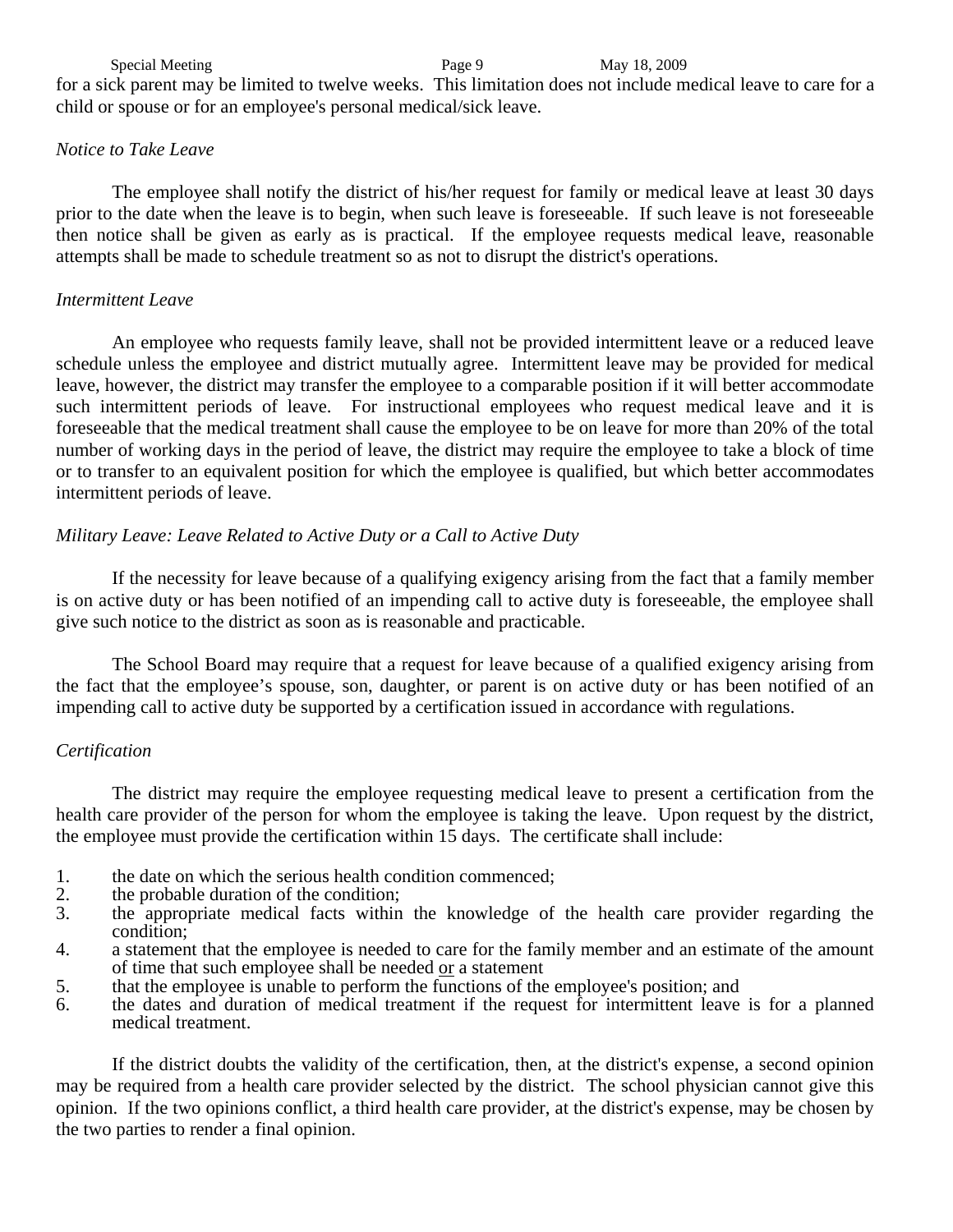An instructional employee who begins any type of leave at least five (5) weeks before the end of an academic term, may be required not to return until the new term begins if the leave is at least three (3) weeks long and the employee would return during the last three (3) weeks of the term.

An instructional employee who begins leave, for any purpose other than personal illness, less than three (3) weeks prior to the end of the term and the leave is longer than five (5) working days, may be required not to return until the new term begins.

# *Failure to Return*

 The district may recover the health care premiums paid during the leave if the employee fails to return from the leave. However, recovery cannot occur if the employee fails to return because of the continuation, recurrence, or onset of a serious health condition or due to circumstances beyond the control of the employee.

## *Effect on Existing Laws or Agreements*

 The Board shall ensure that family and medical leave, consistent with the Family and Medical Leave Act, is provided to all eligible employees, whether or not they are covered by a collective bargaining agreement. Any collective bargaining agreement which contains greater leave benefits than this policy shall remain in force.

# *Notice of Policy*

 The district shall post a notice prepared or approved by the Secretary of Labor stating the pertinent provisions of the Family and Medical Leave Act, including information concerning enforcement of the law.

Adoption date:

# **f. RECOMMENDATION – Board Policy # 9520.5 LEAVES OF ABSENSE**

First Reading – No Vote to be taken

A new board policy or revision of current board policy requires two readings.

Recommended Action: Upon a motion made by seconded by seconded by  $\Box$ , the following proposed policy is offered for a first reading.

 **9520.5** 

## **LEAVES OF ABSENCE**

 In general, leaves of absence shall be administered by the Superintendent of Schools or his or her designee. The Board of Education reserves the right to grant leaves of absence for purposes or under conditions not contemplated or considered in this policy statement. Under laws and rules governing such action, the Board may undertake appropriate disciplinary action where a leave of absence is falsely requested or improperly used. Except by permission of the Superintendent, as expressed in writing, the purpose or conditions of a leave of absence may not be altered.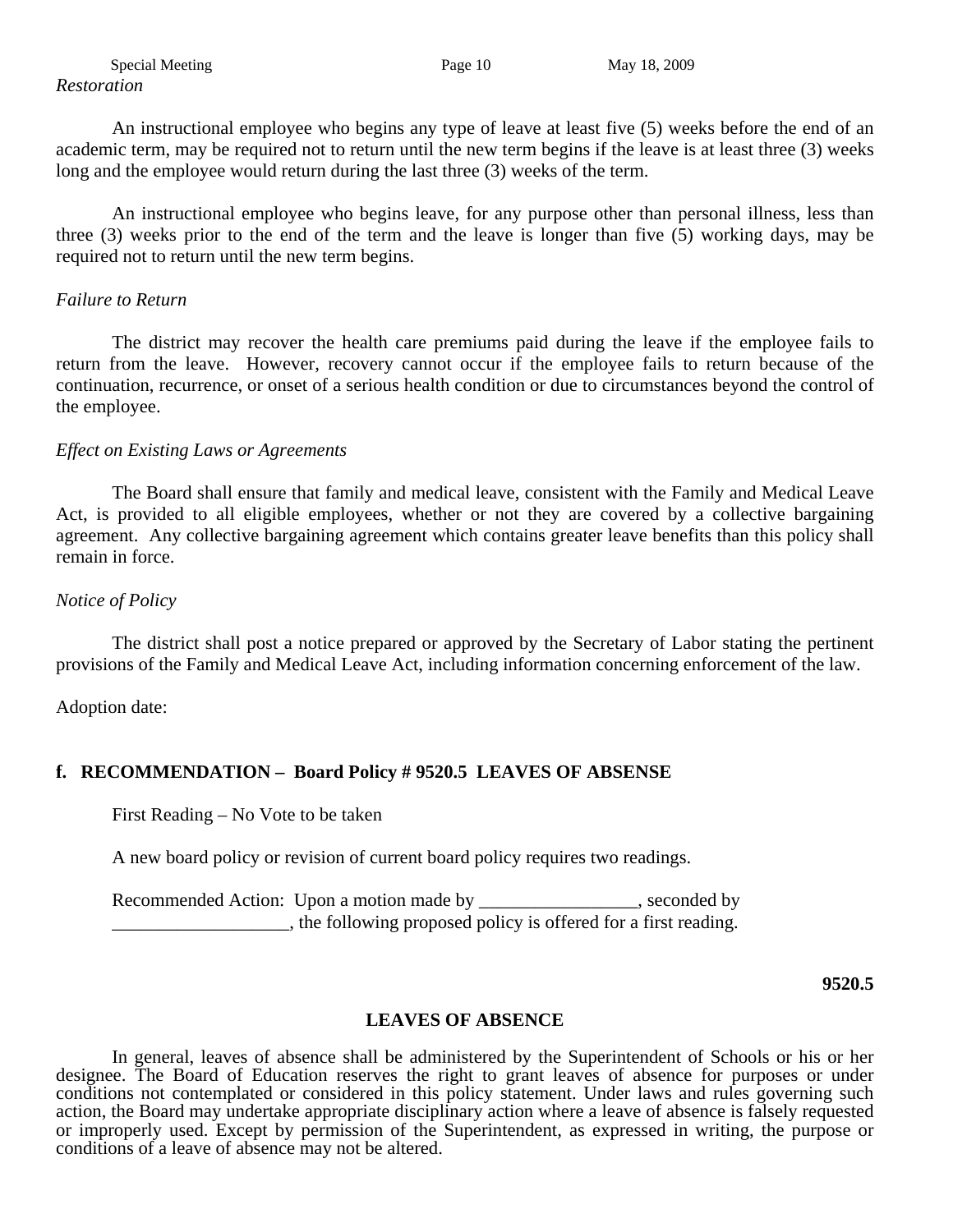Contractual leaves of absence shall be granted to employees who are members of a negotiating unit. In such cases, authorization to approve requests for leaves of absence submitted shall be pursuant to provisions of contracts in effect between the district and each bargaining unit.

- In the case of employees who are not members of a negotiating unit, authorization is granted to approve requests for leaves of absence submitted by such employees where the requests are consistent with provisions of contracts in effect between the district and the bargaining unit most compatible with the employment status of the employee.
- In the case of employees who are under contract to the district, authorization is granted to implement provisions for leaves of absence contained in each such contract.

 Unpaid leaves of absence not covered above shall be subject to limitations enumerated in this policy statement. Such authorization is granted for the following unpaid leaves of absence:

- For a period of time not to exceed one school year for approved graduate study, such leave to include any required internship experience.
- At the expiration of a paid sick leave of absence, to extend such a leave of absence for a period of time not to exceed the end of the school year next succeeding the school year in which the paid leave of absence commenced.

 Unpaid leaves of absence shall not be used to extend vacation periods, to take vacations, to engage in other occupations, or to provide additional personal leaves except that the Superintendent shall have discretion, where circumstances warrant, to approve leaves of absence for such purposes.

 Unpaid leaves of absence shall not be granted unless the services of a substitute employee, satisfactory in the discretion of the Superintendent, are able to be secured.

 Except where it interferes with an employee's legal or contractual rights, the timing of unpaid leaves of absence will be granted at the convenience of the district.

 The district will notify employees of their right to leaves as indicated by federal law, state law or regulation.

### **Other Leaves**:

### Blood Donation

In accordance with state law, employees desiring to make blood donations shall be granted three (3) hours of leave in any twelve (12) month period. The leave may not exceed three (3) hours unless agreed to by the Superintendent or his or her designee. Additional leaves for the purpose of blood donation under any other provision of law shall not be prevented.

Leave granted to employees for off premises blood donation is not required to be paid leave. Leave taken by employees for "donation leave alternatives" (which is what the law terms on-site blood donation) shall be paid leave given without requiring the employee to use accumulated vacation, personal, sick or other existing leave time.

Employees wishing to utilize the leave time for offsite blood donation shall give a minimum of three (3) working days notice to the Superintendent or his or her designee. Employees wishing to utilize the leave time for alternate donations shall give a minimum of two (2) working days notice.

The district will provide reasonable accommodations in emergency situations where an employee needs to donate blood for his own surgery or that of a family member.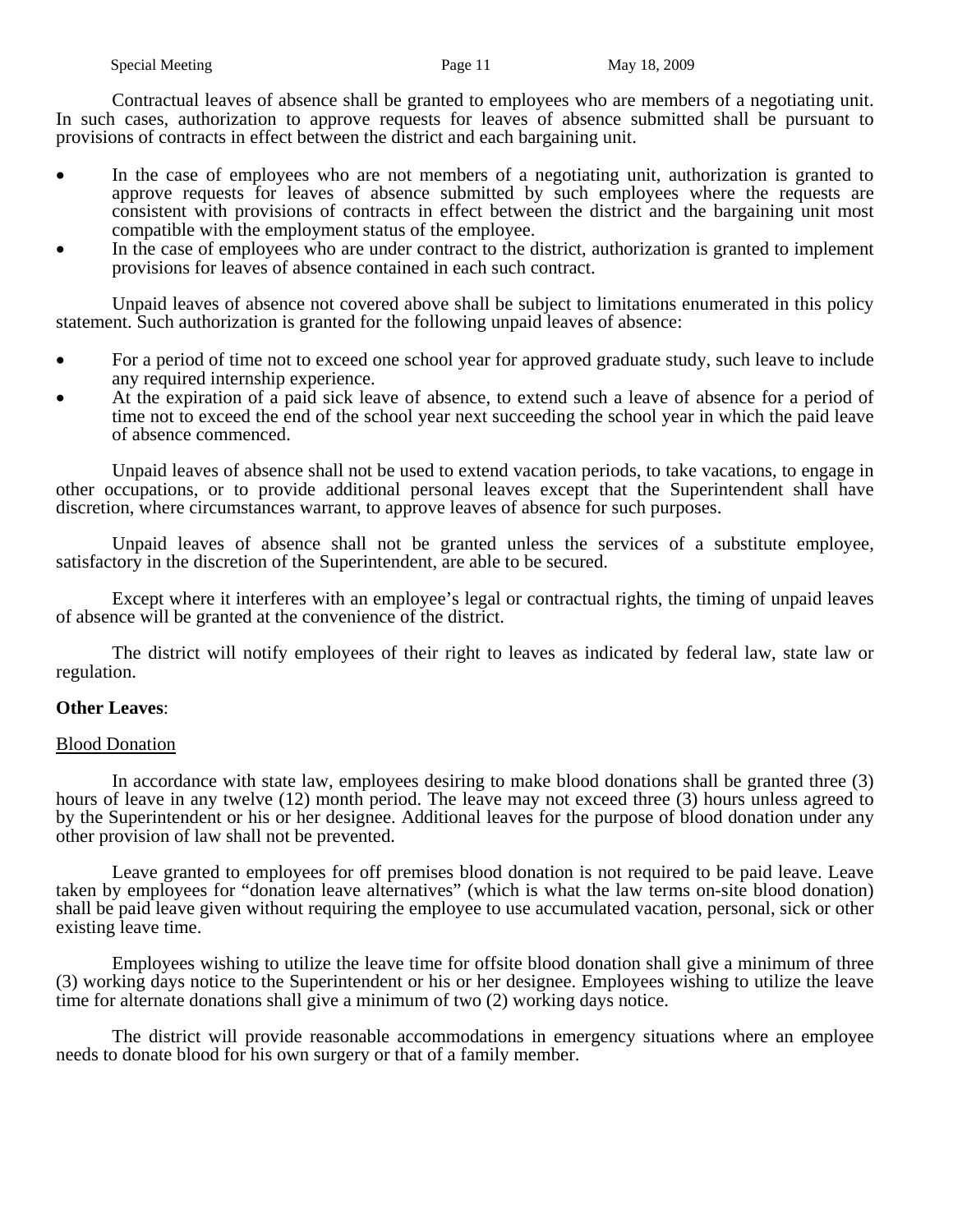## Breast and Prostate Cancer Screening:

Employees shall be granted up to four (4) hours of leave on an annual basis to undertake a screening for breast cancer. Employees shall be granted up to four (4) hours of leave on an annual basis to undertake a screening for prostate cancer (i.e., male employees are entitled to a total of eight (8) hours for both screenings). This leave shall be paid leave and shall not be charged against any other leave to which the employee is entitled.

 Certification of testing may be requested from the employee of the district. Verification shall be produced in a timely fashion.

Ref: Civil Service Law § 159-b

Labor Law § 202-j *Matter of Cruz et al v Wappingers CSD*, slip opinion (Supreme Court, Dutchess County, July 14, 2008) *Matter of Fringuello v Wappingers CSD*., slip opinion (Supreme Court, Dutchess County, July 15, 2008)

Adoption date:

# **g. Recommendation: SUSAN BARR**

Recommended Action: Upon a motion made by \_\_\_\_\_\_\_\_\_\_\_\_\_\_, seconded by \_\_\_\_\_\_\_\_\_\_\_\_\_\_\_\_\_, the following resolution is offered:

 WHEREAS Susan Barr has tendered her resignation as a member of the Noninstructional staff of the Lindenhurst Public Schools as of June 30, 2010 for the purposes of retiring; and

 WHEREAS, Susan Barr has served the school district faithfully as an Account Clerk from April 27, 1992 to her retirement, for a total of eighteen years, and

WHEREAS, Ms. Barr has given dedicated and exemplary service throughout her employment; and

 WHEREAS, in the performance of her duties, she was highly regarded by all of her associates and supervisors; now, therefore, be it

 RESOLVED, that by means of this testimonial on the occasion of her retirement, the Board of Education seeks to express its sincere appreciation for her years of service to the school district and the children of the community, and takes this opportunity to join with her colleagues in extending best wishes for a happy retirement.

Vote on the motion: Yes:

No:

Abstained:

Motion carried/defeated.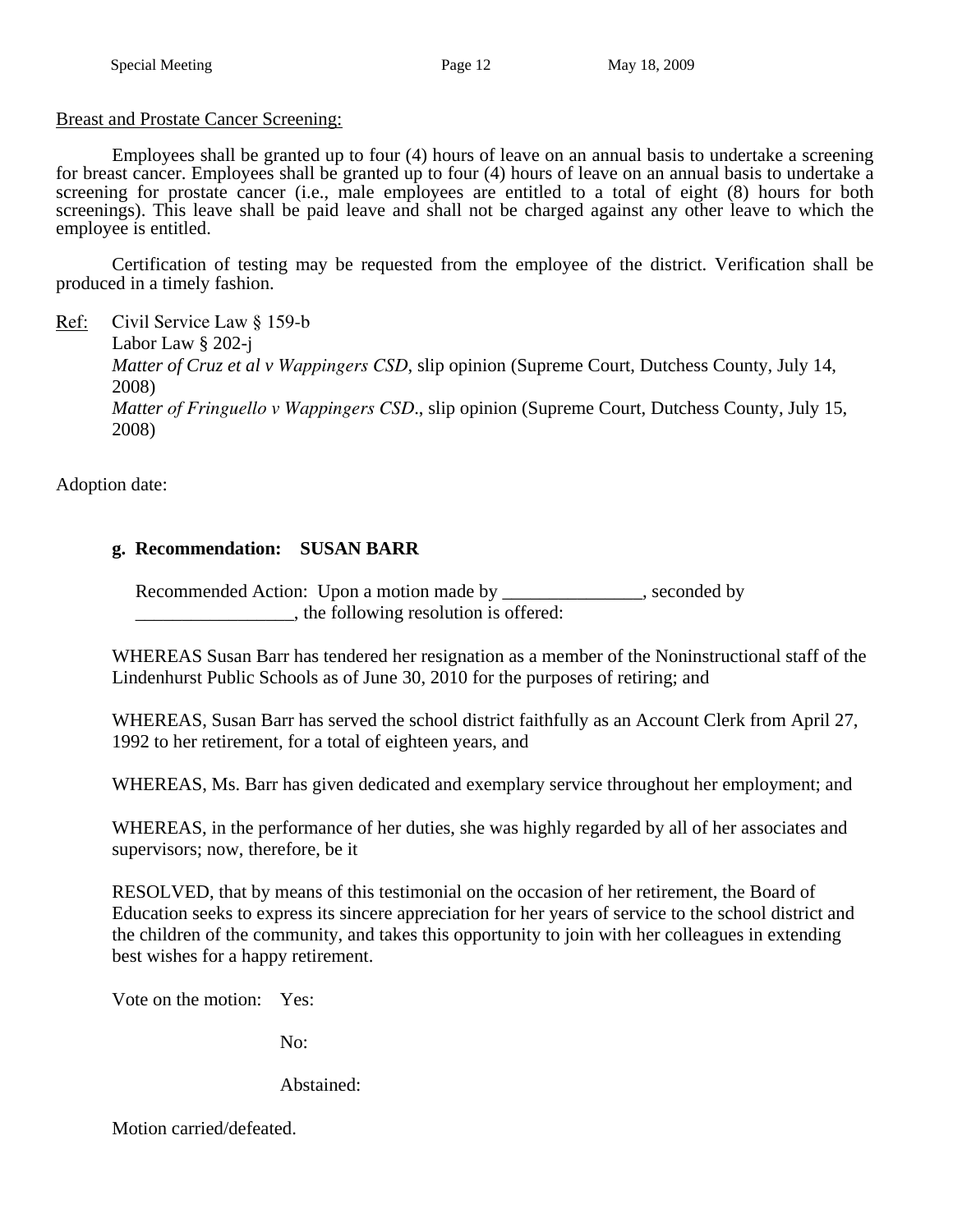# **h. Recommendation: POSTAGE METER LEASE**

Recommended Action: Upon a motion made by \_\_\_\_\_\_\_\_\_\_\_\_, seconded by \_\_\_\_\_\_\_\_\_\_\_\_\_\_\_\_\_, the following resolution is offered:

 RESOLVED that the Board of Education, upon the recommendation of the Superintendent, authorizes the Board President to enter into a 63 month lease with Innovative Mailing and Shipping Systems (IMS) for a Hasler Digital Automatic Mail System as per the attached proposal

Note: See attached

Vote on the motion: Yes:

No:

Abstained:

Motion carried/defeated.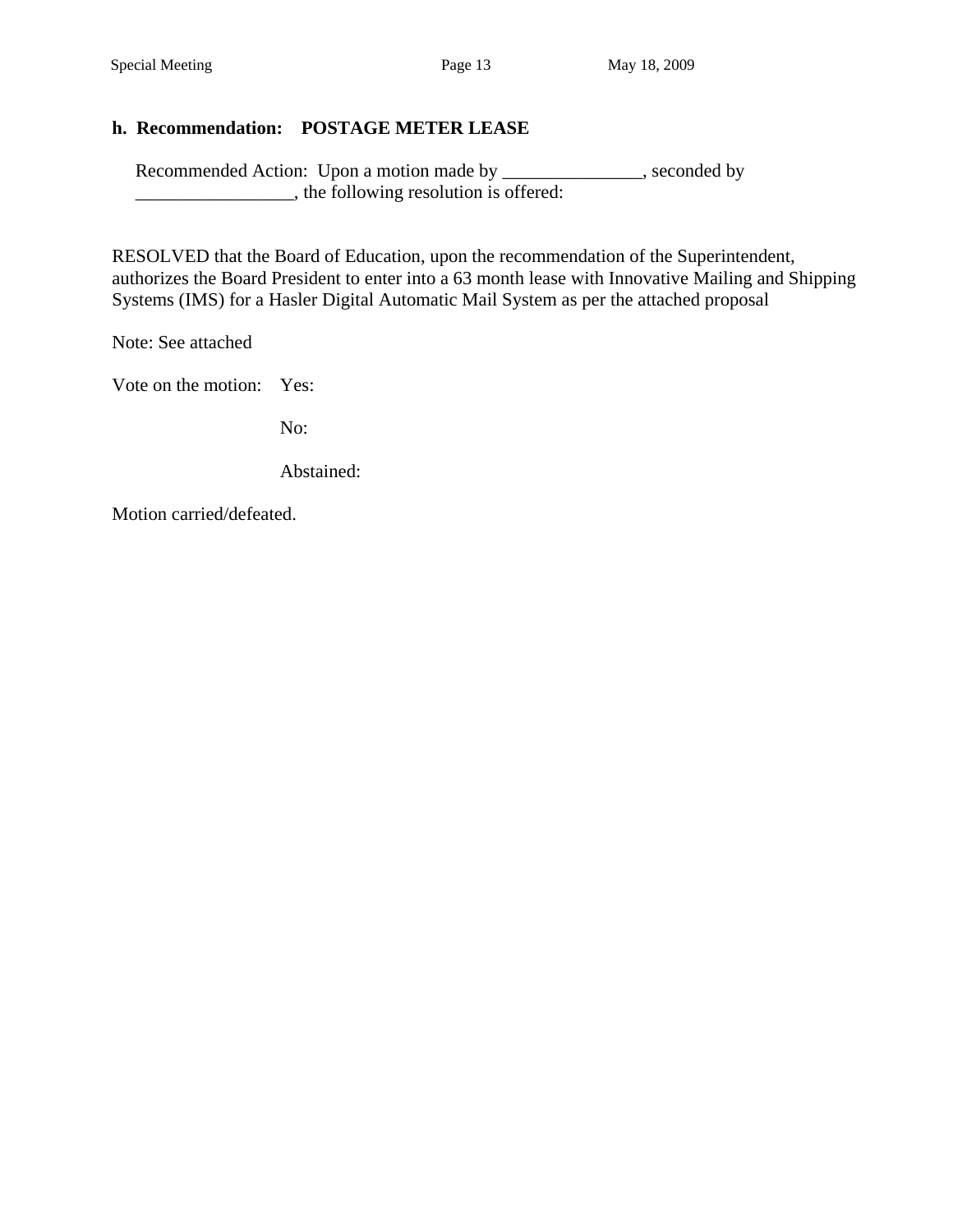Special Meeting Page 14 May 18, 2009

# **8. SCHEDULES**

| Schedule | $A-1$  | No. 15    | Personnel, Instructional Resignations & Terminations                   |
|----------|--------|-----------|------------------------------------------------------------------------|
| Schedule | $A-3$  | No. 64    | Personnel, Instructional Appointments                                  |
| Schedule | $A-3$  | No. 65    | Personnel, Instructional Appointments                                  |
| Schedule | $A-3$  | No. 66    | Personnel, Instructional Appointments                                  |
| Schedule | $AS-1$ | No. 12    | Substitute Personnel Instructional – Resignations $\&$<br>Terminations |
| Schedule | $AS-3$ | No. 20    | <b>Substitute Personnel Appointments</b>                               |
| Schedule | $B-1$  | No. 9     | Non-Instructional Personnel Resignations or Terminations               |
| Schedule | $B-1$  | Pt. 11    | Non-Instructional Personnel Resignations or Terminations               |
| Schedule | $B-2$  | No. PT-12 | Non-Instructional Personnel – Leave of Absence                         |
| Schedule | $B-3$  | No. 19    | Non-Instructional Personnel Appointments                               |
| Schedule | $B-3$  | No. PT 16 | Non-Instructional Appointments – Part Time                             |
| Schedule | $B-3$  | No. S-18  | Non-Instructional Appointments Substitute Personnel                    |
| Schedule | D      | No. 28    | <b>Pupil Personnel Services</b>                                        |
| Schedule | G      | No. 17    | Approval of RFP                                                        |